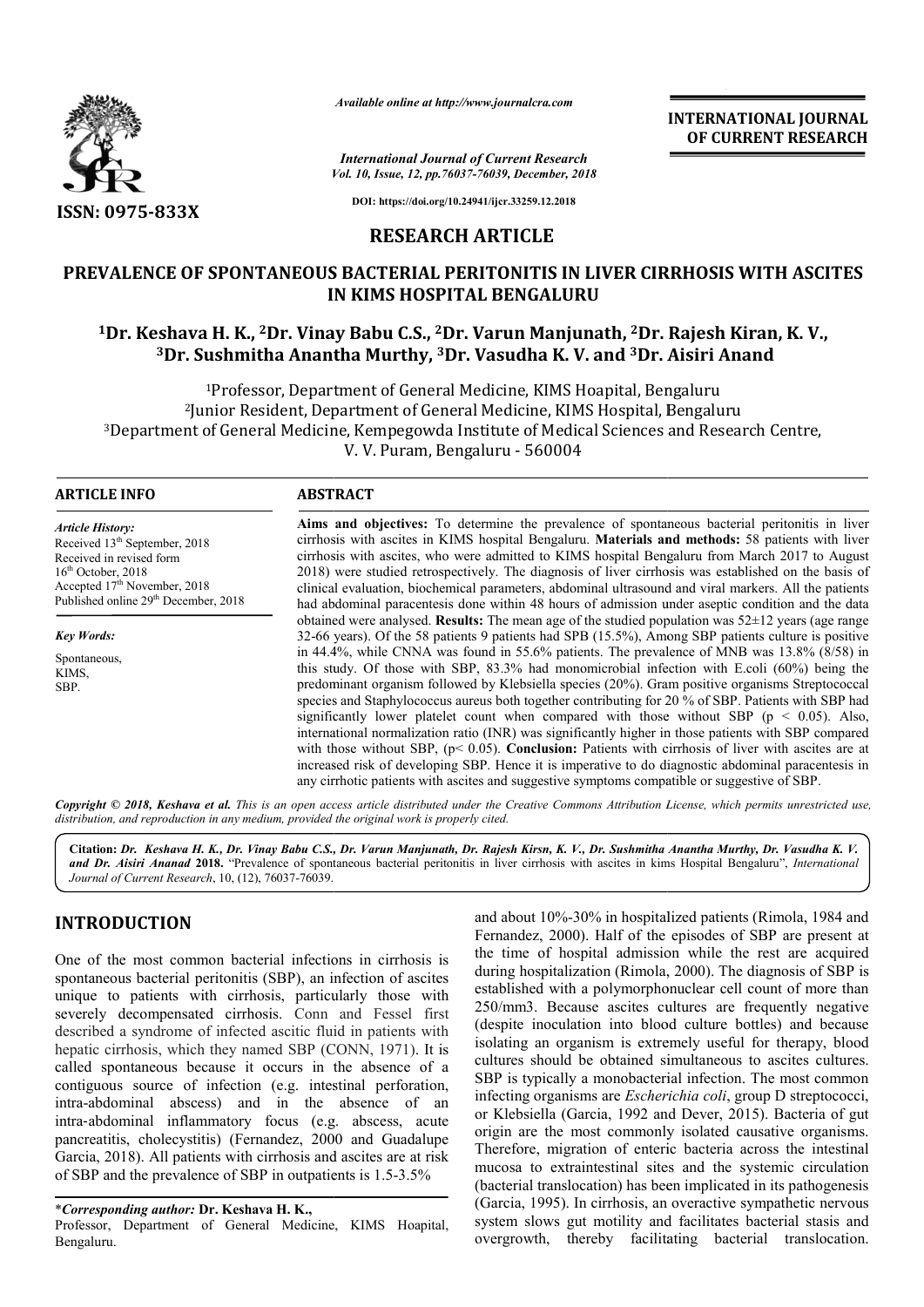Persistence of bacteria in extraintestinal sites is favoured by impaired host defences. In cirrhosis, host defences are abnormal because of portosystemic shunting and impaired reticuloendothelial function. Neutrophils are abnormal in the alcoholic. Decreased synthesis of proteins, such as complement and fibronectin, result in diminished adhesiveness and decreased bacterial phagocytosis (Homann, 1997). Ascitic fluid favours bacterial growth and deficient ascitic opsonins lead to defective coating of bacteria which are indigestible by polymorphs. The opsonic activity of the ascitic fluid is proportional to protein concentration and SBP is more likely if ascetic fluid protein is less than 1 g/dL (Runyon, 1988). SBP should be suspected when a patient with cirrhosis deteriorates, particularly with encephalopathy, acute kidney injury and/or jaundice. Patients with variceal bleeding or with previous SBP are at particular risk. Pyrexia, local abdominal pain and tenderness, and systemic leukocytosis may be noted. These features, however, may be absent and the diagnosis is made following a high index of suspicion with examination of the ascetic fluid (cell count and cultures). The aim of this study was to determine the prevalence and characteristics of SBP among in-patients with cirrhosis and ascites seen at our facility and to compare the results with studies elsewhere.

## **MATERIAL AND METHODS**

Fifty eight patients with liver cirrhosis and ascites who were admitted into the Medical ward of the Kempegowda Institute of Medical Sciences and Research Institute, Bengaluru from March 2017 to August 2018 were studied retrospectively. The diagnosis of liver cirrhosis was based on clinical, ultrasonographic, biochemical parameters and viral markers. Exclusion criteria were 1) clinical symptoms of infection (e.g. fever, chills, nonspecific abdominal pain or tenderness, impaired peristalsis), 2) developing de novo or worsening hepatic encephalopathy, 3) gastrointestinal bleeding within the last month, 4) worsening of renal function within last 30 days, 5) antibiotic treatment or norfloxacin prophylaxis at admission. Patients with non-cirrhotic ascites were not considered for evaluation. All the patients had abdominal paracentesis done within 48 hours of admission under aseptic condition. Ascitic fluid analysis was done that included absolute neutrophils count, culture sensitivity, ascitic albumin and cytology. The Child-Pugh classification was applied. The diagnosis of SBP was based upon criteria recommended by the International Ascites Club and published in 2000 (Rimola, 2000).

Five variants of ascitic fluid infection were defined as follows: 1) bacterial peritonitis (SBP) with an absolute neutrophil (PMN) count of  $\geq$  250 cells/mm3 associated with the presence of a single organism on culture; 2) monomicrobial nonneutrocytic bacterascites (MNB) with PMN < 250 cells/ mm3 and growth of a single organism on culture; 3) culturenegative neutrocytic ascites (CNNA) with PMN  $\geq 250$ cells/mm3 in the absence of culture growth; 4) secondary bacterial peritonitis defined as PMN  $\geq$  250 cells/mm3 in association with polymicrobial culture growth and surgically treatable source of infection (e.g. intestinal perforation, abscess); 5) polymicrobial bacterascites which presents with PMN < 250 cells/mm3 and polymicrobial growth on culture (in the rare case of perforation of the bowel by the paracentesis needle). An ethical clearance for this study was obtained from the Institutional Ethical committee, KIMS, Bangalore. Data obtained were analyzed using the statistical package for social sciences (SPSS) statistical software.

### **RESULTS**

Our retrospective study included 58 patients, the mean age was  $52\pm12$  years (age range 32- 66 years).  $52(89.6%)$  were males and 6 (10.4%) were females giving a male to female ratio of 8.6:1. Among 58 patients, 8 (13.8%) were less than 40 of age, while majority 38 (65.6) were between 40 to 60 and the remaining 12 (20.6%) were more than 60 age group (Table 1).

**Table 1. Age and gender distribution of the study population**

| Age group $(Yrs)$ | Male | Female | Total |
|-------------------|------|--------|-------|
| < 40              | 08   |        | 08    |
| 40-60             | 34   |        | 38    |
| >60               | 10   |        | 12    |
| Total             | 52   |        | 58    |

SBP was diagnosed in 9 (15.5%) patients. Of the 9 who had SPB, culture positive SBP was found in 4 (44.4%), while CNNA was found in 5 (55.6%) patients. The prevalence of MNB was 13.8% (8/58) in this study (Table 2).

**Table 2. Ascitic culture and neutrophil counts**

| Culture  | Ascitic Neutrophils        |             | TOTAL |
|----------|----------------------------|-------------|-------|
|          | $\leq$ 250/mm <sup>3</sup> | $>250/mm^3$ |       |
| Positive |                            |             | 12    |
| Negative |                            |             | 46    |
| Total    |                            |             | 58    |

Among 12 patients with culture positivity, 10(83.3%) had monomicrobial infection of which 6 patients had E. coli (60%), 2(20%) patient had Klebsiella species, 1 patient(10%) had Staphylococcus aureus and 1(10%) patient had Streptococal species. Two patients cultures were mixed growth (Table 3).

**Table 3. Bacteriology**

| Bacteria               | No. of patients | Percentage |
|------------------------|-----------------|------------|
| E. coli                |                 | 60%        |
| Klebsiella species     |                 | 20%        |
| Streptococal species.  |                 | 10%        |
| Staphylococccus aureus |                 | 10%        |
| Total                  |                 |            |

Ascitic fluid protein was less than 1mg/dl in 89.6% the patients with SBP. Majority (75.8%) of the patients with SBP were in Child's grade C, while the remaining 24.2% were in Child's grade B. 62.1% had encephalopathy. Patients with SBP had significantly lower platelet count when compared with those without SBP ( $p < 0.05$ ). Also, international normalization ratio (INR) was significantly higher in those patients with SBP compared with those without SBP ( $p < 0.05$ ).

**Table 4. Complications of cirrhosis**

| Sl. No. | Complications                   | Percentage      |
|---------|---------------------------------|-----------------|
|         | Portal Hypertension             | $86.2\%$ (50)   |
| 2       | Hepatic Encephalopathy          | $62.1\%$ $(36)$ |
| 3       | <b>SBP</b>                      | $15.5\%$ (9)    |
| 4       | Hepatorenal syndrome Type 1 & 2 | $20.6\%$ $(12)$ |
| 5       | Coagulopathy (Thrombocytopenia) | $77.5\%(45)$    |
|         | Anemia                          | $40\% (40)$     |
|         |                                 |                 |

### **DISCUSSION**

Spontaneous bacterial peritonitis (SBP) is a potentially lifethreatening complication in patients with cirrhosis. The prevalence of SBP in outpatients is 1.5-3.5% and about 10%- 30% in hospitalized patients (Rimola et al., 1984 and